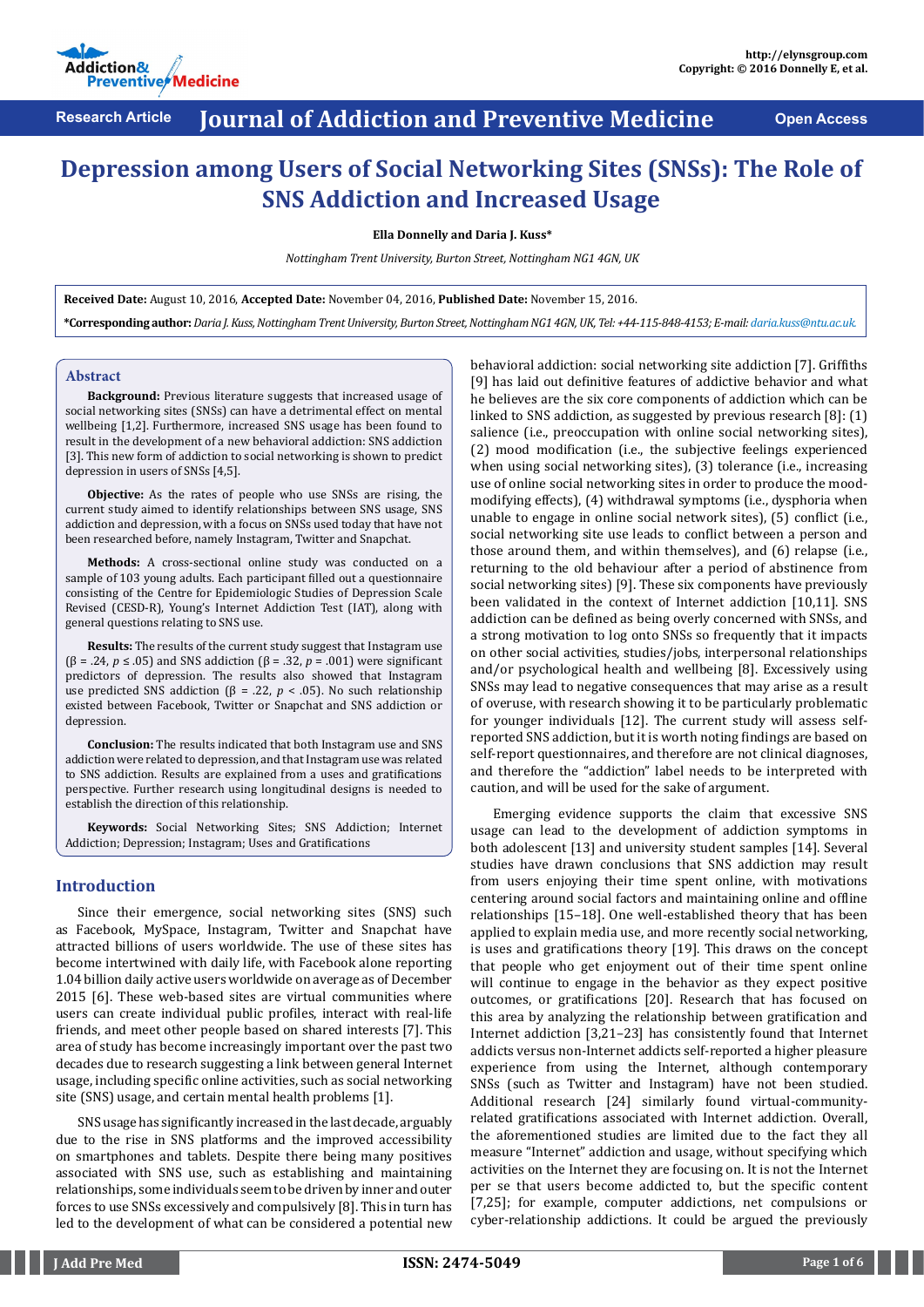mentioned studies are measuring cyber-relationship addictions as the content found to be gratifying is the forming of new relationships and maintaining existing relationships. SNS addiction could be a result of gaining gratification and enjoyment whilst using SNSs, which leads the user to excessively engage in the behaviour. Consequently, in order to continue filling the gap in the literature regarding the focus on general "Internet" addiction, the current study aims to concentrate on SNSs that are popular among young adults today, and the users' perceived addiction to these sites.

Problematic and excessive SNSs usage has been found to have a detrimental effect on mental wellbeing. Studying depression resulting from SNS use is relevant because of the high prevalence rate of depression, with more than 350 million people affected worldwide of all ages [26,27], and research suggests excessive SNS use is associated with depressive symptoms [8]. Therefore, the relationship between excessive SNS use and depression needs to be examined further to identify potential risk and resilience factors. The idea that perceptions of others can lead to depression is supported by social rank theory as a theory of depression as it postulates that humans are social competitors who want to exert social control over resources in contexts where others are going after the same resources [28]. This can lead to competing for things like power or attractiveness, with the theory holding that those who perceive they have not succeeded feel subordinated. This relates to SNS use as users create profiles of themselves in an online space where others are doing the same, and potentially compete for the same goals involved within each individual SNS. For example, Twitter is primarily a text-based social network, with the common goal being to gain 'retweets' or 'favorites' on tweets and to attract new followers. A Twitter user who does not feel they are doing this successfully (i.e., not gaining many retweets or followers) may feel, according to social rank theory, subordinate to others who may be getting more attention on the site, which in turn could lead to depressive symptoms [28]. This is in line with research [29] suggesting that upward social comparisons on social networks predict lower self-esteem relative to downward social comparisons, which predict higher self-esteem. Social rank theory acts as a possible explanation for the findings of depression resulting from SNS usage and will be considered along with the current study's findings.

Currently, the majority of research centers on Facebook use, or general SNS use, and the effects on mental wellbeing, namely depression. Studies [4,5,30–32] found positive correlations between depression and Internet addiction [4,30,32], Facebook usage [31] or problematic SNS usage [5]. Similarly, Kross et al. [33] found Facebook use predicts declines in two aspects of wellbeing: how people feel moment-to-moment and how satisfied people are with their lives. Further research [2] investigated the relationship between social networking and depression, with findings highlighting that as time spent on SNSs increased, so did the scores for depression. These findings contrast with other results [4] that did not find any relationship between time spent on SNSs and depression. The current study will include time spent on SNSs as a variable predicting depression because of the conflicting results in previous literature, and because it is a dimension of SNS addiction.

Potential causes for feelings of depression resulting from increased time on SNSs or SNS addiction have been widely discussed. Chou and Edge [34] argued that Facebook use affects people's perceptions of others. They found the longer people used Facebook, the stronger people's beliefs were that others lead happier lives and that life is not fair. The viewing of happy photos online led to the belief that other people are "always" happy and have good lives, which when compared to their own lives,

arguably led to a decrease in satisfaction. This correspondence bias was exacerbated when people had more "friends" on their Facebook that they did not know personally. Chou and Edge [34] supported this with findings that correspondence bias can be avoided by interacting face-to-face with friends because face-toface interaction allows for a deeper level of communication rather than the arguably more superficial connections engaged in online. Support for this comes from research [4] which suggested increased SNS usage decreases psychological wellbeing because as computer mediated communication increases, time available for face-to-face interaction decreases.

The above-mentioned research on both SNS addiction and depression as a result of SNS use highlights several gaps in the literature. Firstly, the majority of research on SNS addiction either centers on the Internet or SNSs in general, or Facebook rather than SNSs that have gained popularity over the last decade, namely Instagram, Twitter and Snapchat, launched in 2010 [35], 2006 [36] and 2011 [37], respectively. Secondly, previous research has reported conflicting results regarding relationships, with some studies showing there is a correlation between SNS usage/addiction and depression [4,5,32,33], with other studies suggesting there is no association between Facebook and depression, and that advising patients and parents on the risks associated with Facebook is premature [38]. Therefore, the current study aimed to address these inconsistent findings by measuring users' depression levels, along with measuring scores of addiction and time spent on the SNSs to understand if there is a relationship between the variables. Understanding this relationship can lead to education and advice for adolescents and parents about the potential implications when using SNSs. Importantly, knowledge can also lead to prevention, as knowing specifically what content or mental processes occur and lead to depressive symptoms as a result of increased usage could result in awareness and future avoidance. Additionally, there is currently little or no literature on the psychological effects resulting from using Facebook, Instagram, Twitter or Snapchat. The current study had two hypotheses:

- 1. SNS usage will predict feelings of depression.
- 2. SNS usage will predict feelings of depression indirectly through SNS addiction.

### **Methods**

### **Design**

A cross-sectional online survey was carried out to test a model of whether an increase in SNS usage predicted an increase in feelings of depression. The model also looked to test whether an increase in SNS usage predicted SNS addiction, which predicted an increase in feelings of depression. The survey tool used was Bristol Online Surveys (http://www.onlinesurveys.ac.uk), which was selected due to it being free and easy to use and develop. The research adhered to the BPS ethical guidelines and was approved by the hosting institution's ethics committee.

## **Participants**

An opportunity sample of 103 participants was recruited through the use of online social networking sites (e.g., Facebook) and the Psychology Research Participation Scheme of the hosting UK university. The sample included 20 males and 83 females with a mean age of 20.91 years (SD = 2.27, range =  $18-35$ ). Initially, there were  $104$ responses, however after data cleaning there were 103 responses. Exclusion of responses was due to a respondent stating their age as 15 years old, which was below the minimum age of 18 years old.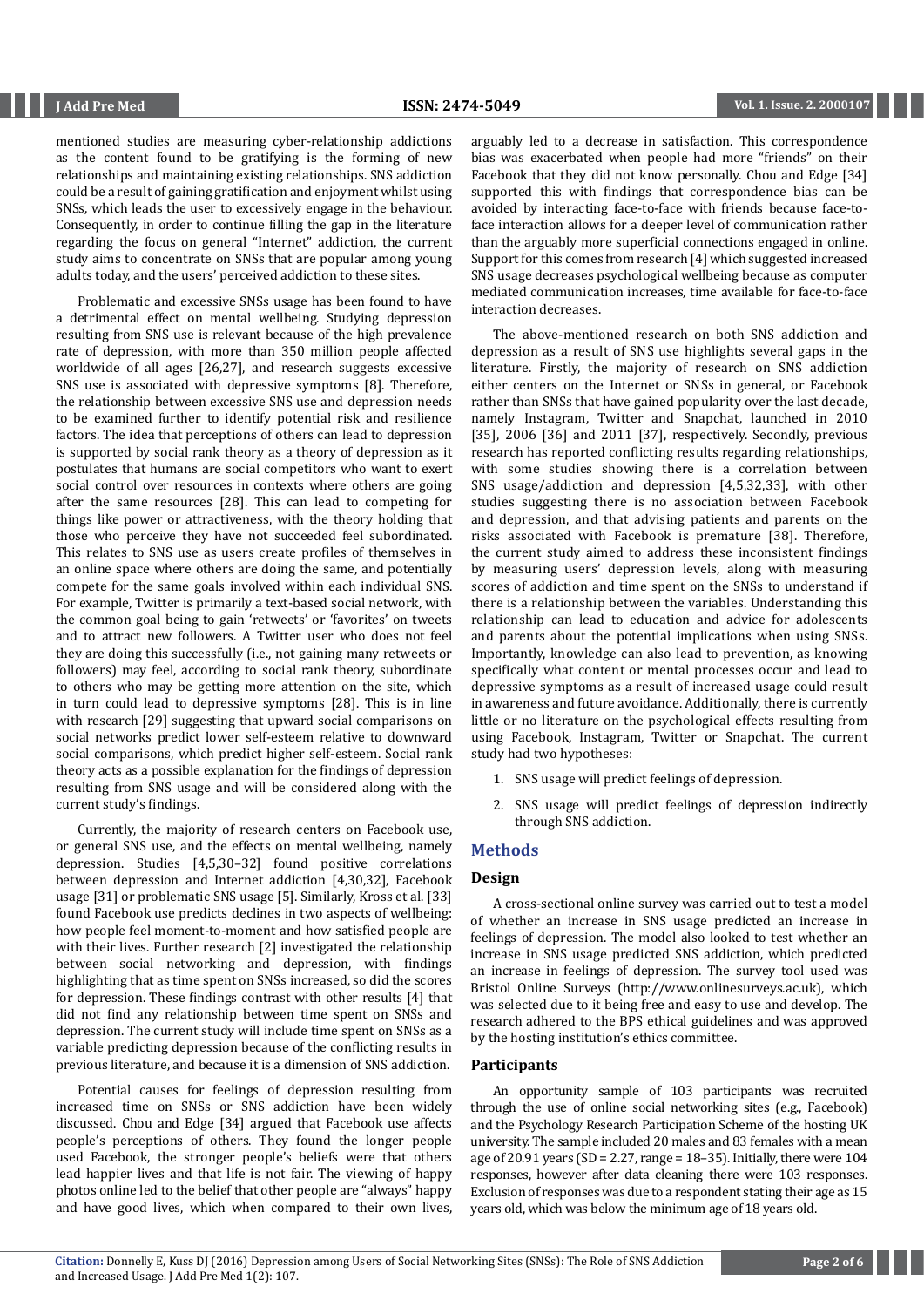# **Materials**

# **Social Networking Site Usage**

Participants were asked which SNSs they have an account with, how many times a day they log onto these accounts and how much time (hours/day) they spend on these accounts.

# **Internet Addiction Test (IAT)**

The Internet Addiction Test is a 20-item questionnaire measuring levels of Internet addiction by asking about Internet usage and feelings about using the Internet [39]. The response format is a 5-point Likert ranging from  $0 = Not$  applicable to  $5 =$ Always. Total scores were calculated across items so that they produced a score from 0–100, with higher scores indicating greater levels of addiction (None = 0–30, Mild = 31–49, Moderate = 50–79, Severe = 80–100). Cronbach's Alpha internal reliability coefficients provided information that the test had internal reliability, and the IAT has also been found to have high construct validity in previous research [40, 41].

# **Centre for Epidemiologic Studies Depression Scale Revised (CESD-R)**

The CESD-R is a 20-item screening test for depression and depressive disorder [42,43]. It measures symptoms defined by the DSM-5 for major depression. The response format is a 5-point Likert scale with responses ranging from not at all or less than one day last week to nearly every day for two weeks. Total scores were calculated across items so that they produced a score from 0–60, with scores equal to or above 16 suggesting a risk for clinical depression. This was determined using the following scale: no clinical significance, subthreshold depression symptoms, possible major depressive episode, probable major depressive episode and

| <b>Variable</b>          | Mean  | <b>Standard Deviation</b> |
|--------------------------|-------|---------------------------|
| CESD-R                   | 13.00 | 10.48                     |
| <b>IAT</b>               | 31.91 | 12.95                     |
| Hours/day on Facebook    | 3.82  | 1.20                      |
| Hours/day on Instagram   | 3.29  | 1.11                      |
| Hours/day on Twitter     | 2.62  | 1.33                      |
| Hours/day on Snapchat    | 3.20  | 1.12                      |
| Times Log onto Facebook  | 4.22  | 1.14                      |
| Times Log onto Instagram | 3.74  | 1.36                      |
| Times Log onto Twitter   | 3.00  | 1.57                      |
| Times Log onto Snapchat  | 4.15  | 1.41                      |

**Table 1:** Descriptive statistics for the predictor variables and outcome variable (\**p* < .05 \*\**p* < .005)

meets criteria for major depressive episode.

The CESD-R has good psychometric properties, including high internal consistency (Cronbach's α = .92) [44] and strong factor loadings [45]. The CESD-R has also been found to be a valid measure of depression [45].

# **Results**

A three stage hierarchical multiple regression was run to predict variability in feelings of depression using SNS addiction and SNS usage. The descriptive statistics for these variables are shown in Table 1. Multicollinearity was assessed via correlations between predictors, tolerance and VIF values for each predictor. This indicated that multicollinearity was not extreme enough to be problematic, as shown in Table 2.

The correlations showed that SNS addiction (as measured by IAT) had a moderate, and the greatest, positive correlation with depression (as measured by CESD-R),  $r = .32$ ,  $p = .001$ . The second highest positive correlation with depression was the number of times logged on to Instagram, *r* = .30, *p* = .001. In terms of the correlations between the variables and SNS addiction, time spent on Facebook had the highest positive correlation with SNS addiction,  $r = .24$ ,  $p = .008$ . In relation to the number of times logged on the SNSs, Instagram had the highest positive correlation with SNS addiction, *r* = .32, *p* = .001.

# **Regression Analysis**

The predictors of Internet addiction were entered at Stage one of the regression, time spent on each SNS at Stage two and amount of times logged onto each SNS at Stage three. The regression statistics are reported in Table 3.

As shown in Table 3, the hierarchical multiple regression revealed that at Stage one, SNS Addiction contributed significantly to the regression model,  $F(1,101) = 11.11$ ,  $p = .001$  and accounted for 9.9% of the variance in depression. Introducing SNS usage and time spent on SNS variables explained an additional 5.6% of the variance in depression. This change in  $R^2$  was not significant,  $F(4,97) = 1.61$ ,  $p = .177$ . Finally, the addition of times logged on to SNSs variables explained an additional 1.8% of the variance in depression. Again, this change in  $\mathbb{R}^2$  was not significant,  $F(4,93) =$ .51,  $p = .731$ . The most important predictor of depression with a significant positive association was SNS addiction, which explained 10% of the variance in depression. Together, the eight predictor variables accounted for 17.3% of the variance in depression.

# **Mediation Analysis**

To understand the interaction highlighted in Hypothesis 2, a

|                          | <b>CESD-R</b> | <b>IAT</b> | <b>Time Spent</b><br>on Facebook | <b>Time</b><br><b>Spent on</b><br><b>Instagram</b> | <b>Time</b><br>Spent on<br><b>Twitter</b> | <b>Time</b><br>Spent on<br><b>Snapchat</b> | <b>Times</b><br>log onto<br><b>FB</b> | <b>Times</b><br>log onto<br>Instagram | Times log<br>onto<br><b>Twitter</b> | <b>Times</b><br>log onto<br>Snapchat |
|--------------------------|---------------|------------|----------------------------------|----------------------------------------------------|-------------------------------------------|--------------------------------------------|---------------------------------------|---------------------------------------|-------------------------------------|--------------------------------------|
| CESD-R                   | 1.00          | $.32*$     | .10                              | $.29**$                                            | .15                                       | .10                                        | $.20*$                                | $.30**$                               | $.20*$                              | .13                                  |
| <b>IAT</b>               | $.32**$       | 1.00       | $.24*$                           | $.18*$                                             | .15                                       | .04                                        | $.32**$                               | $.22*$                                | .14                                 | .09                                  |
| Time Spent on Facebook   | .10           | $.24*$     | 1.00                             | .16                                                | $.32**$                                   | $.52**$                                    | $.56**$                               | .07                                   | $.25***$                            | $.24*$                               |
| Time Spent on Instagram  | $.29**$       | $.18*$     | .19                              | 1.00                                               | $.37**$                                   | $.46**$                                    | .148                                  | $.77**$                               | $.32**$                             | $.47**$                              |
| Time Spent on Twitter    | .15           | .15        | $.32**$                          | $.37**$                                            | 1.00                                      | $.40**$                                    | $.25**$                               | $.32**$                               | $.83**$                             | $.32**$                              |
| Time Spent on Snapchat   | .10           | .04        | $.52**$                          | $.46***$                                           | $.40**$                                   | 1.00                                       | $.20*$                                | $.30**$                               | $.35***$                            | $.66***$                             |
| Times Log onto Facebook  | $.20*$        | $.32**$    | $.56***$                         | .14                                                | $.25*$                                    | $.20*$                                     | 1.00                                  | $.37**$                               | $.46**$                             | $.35***$                             |
| Times Log onto Instagram | $.30**$       | $.22*$     | .10                              | $.77***$                                           | $.32**$                                   | $.30**$                                    | $.37**$                               | 1.00                                  | $.46***$                            | $.49**$                              |
| Times Log onto Twitter   | $.20*$        | .14        | $.25**$                          | $.32**$                                            | $.83**$                                   | $.35***$                                   | $.46**$                               | $.46**$                               | 1.00                                | $.42**$                              |
| Times Log onto Snapchat  | .13           | .10        | $.24*$                           | $.478**$                                           | $.32**$                                   | $.67**$                                    | $.35**$                               | $.49**$                               | $.42**$                             | 1.00                                 |

**Table 2:** Pearson's correlation coefficient between every pair of variables ( $*p < 05 **p < 005$ )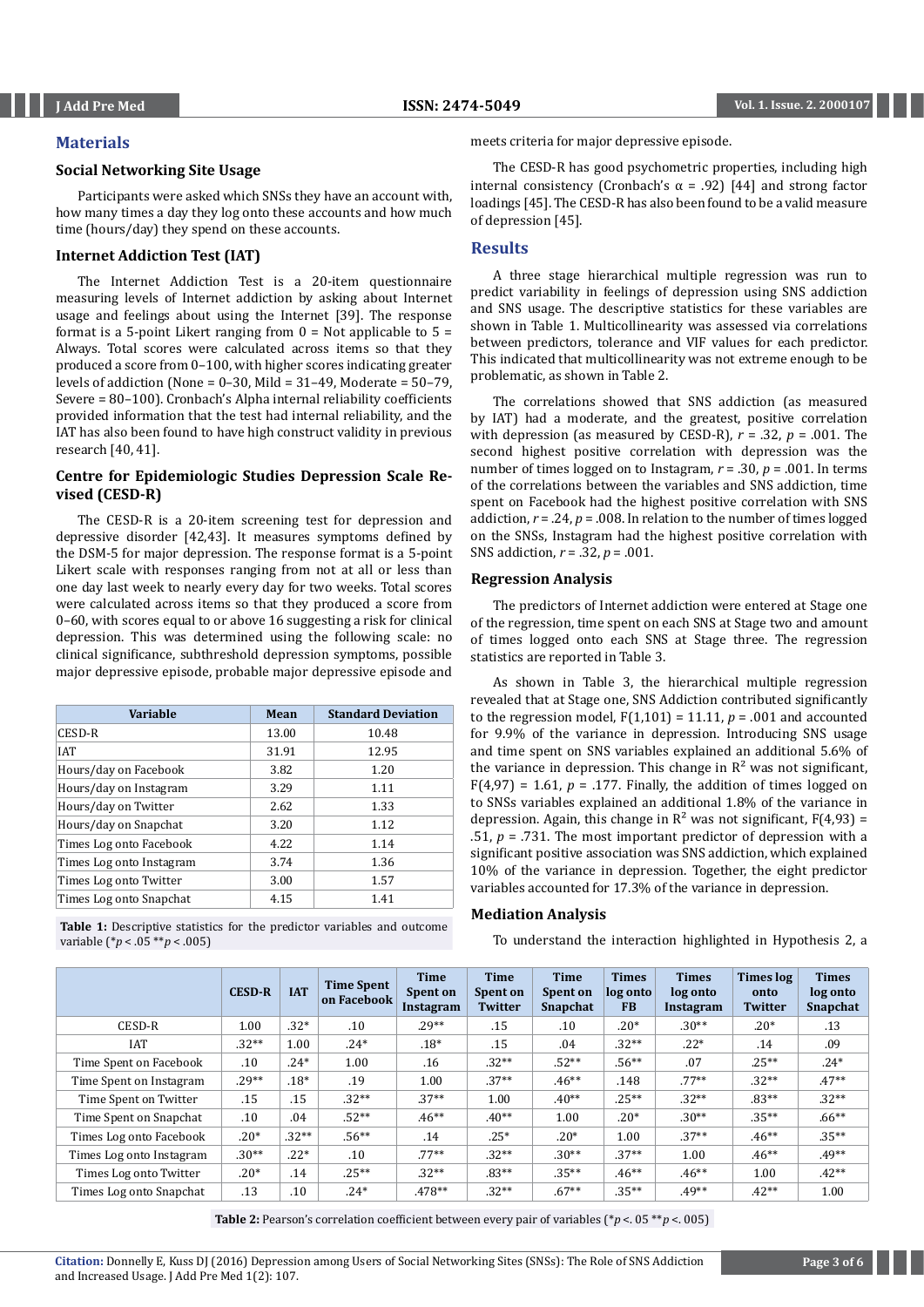| Variable                 | b       | <b>SEB</b> | ß       | $\boldsymbol{p}$ |
|--------------------------|---------|------------|---------|------------------|
| Step 1                   |         |            |         |                  |
| Constant                 | 4.87    | 2.63       |         | $p = .067$       |
| <b>SNS Addiction</b>     | 0.26    | 0.08       | .32     | $p = .001$       |
| Step 2                   |         |            |         |                  |
| Constant                 | $-1.27$ | 4.34       |         | $p = .770$       |
| <b>SNS Addiction</b>     | 0.21    | 0.08       | .26     | $p = .009$       |
| Hours/day on Facebook    | 0.10    | 1.01       | .01     | $p = .920$       |
| Hours/day on Instagram   | 2.30    | 1.05       | .24     | $p = .031$       |
| Hours/day on Twitter     | 0.27    | 0.839      | .03     | $p = .752$       |
| Hours/day on Snapchat    | $-0.38$ | 1.18       | $-.04$  | $p = .747$       |
| Step 3                   |         |            |         |                  |
| Constant                 | $-2.13$ | 4.91       |         | $p = .665$       |
| <b>SNS Addiction</b>     | 0.20    | 0.08       | .25     | $p = .016$       |
| Hours/day on Facebook    | $-0.21$ | 1.38       | $-0.02$ | $p = .879$       |
| Hours/day on Instagram   | 2.09    | 1.69       | .22     | $p = .219$       |
| Hours/day on Twitter     | $-0.93$ | 1.60       | $-12$   | $p = .563$       |
| Hours/day on Snapchat    | 0.19    | 1.54       | .02     | $p = .901$       |
| Times Log onto Facebook  | 0.52    | 1.47       | .06     | $p = .727$       |
| Times Log onto Instagram | 0.35    | 1.45       | .05     | $p = .809$       |
| Times Log onto Twitter   | 1.19    | 1.47       | .18     | $p = .421$       |
| Times Log onto Snapchat  | $-0.66$ | 1.10       | $-0.09$ | $p = .548$       |

**Table 3:** Hierarchical regression analysis for variables predicting depression



mediation analysis was carried out [46]. The mediation analyzed time spent on Facebook, Instagram, Twitter and Snapchat separately to further determine the use of which SNS significantly predicted depression. The only SNS to have a significant direct effect on depression was Instagram use (β = .30, t = 2.66, *p* =.008). This significance was slightly reduced when SNS addiction was included in the model (β = .24, t = 2.19,  $p = .03$ ), suggesting SNS addiction partially mediated the relationship between SNS usage and depression. The model of SNS usage as a predictor of depression, mediated by SNS addiction is shown in Figure 1.

# **Discussion**

The purpose of this study was to investigate the relationships between increased SNS usage and SNS addiction, and how an increase in SNS use can in turn result in a decrease in mental wellbeing operationalized via the experience of depressive symptoms. The results indicate that Instagram use predicted SNS addiction, which sequentially predicted increased feelings of depression. Therefore, the more a user participates in Instagram, the more likely they are to experience SNS addiction symptoms, and

consequently their feelings of depression increase. The findings also indicate there is a relationship between Instagram use and feelings of depression because as Instagram use increases so do feelings of depression, and vice versa. The analyses also found that Facebook use significantly correlated with SNS addiction, but did not support correlations between Facebook, Twitter and Snapchat use with depression. Whilst the current study does not attempt to provide claims regarding causality between SNS usage, SNS addiction and depression, it is discussed how a relationship between increased usage of SNSs predicted feelings of depression in users, and how SNS usage predicted SNS addiction, which in turn predicted higher levels of depression.

# **H1: SNS Usage Will Predict Depression**

The first hypothesis aimed to understand if a relationship exists between SNS usage and depression. The result that time spent on Instagram significantly predicted depression adds to results [2,4] that conflicted regarding the amount of time spent on SNSs being positively correlated with depression. The current study provides support for Pantic et al.'s research [2], as it shows that time spent on SNSs is associated with increases in feelings of depression. This novel finding of a relationship between Instagram use and depression symptoms has several plausible explanations. Firstly, research [34] highlighting that Facebook use affects people's perceptions of others can be applied to the current findings concerning Instagram use. For example, spending larger amounts of time on Instagram may lead to stronger beliefs that other people lead happier lives and that life is not fair. Furthermore, finding that this feeling is exacerbated when users are connected online to people they do not know personally can also be applied to Instagram use because it is a platform that allows individuals to follow celebrities and public figures, many of whom lead privileged lives, leading to a correspondence bias and a possibly problematic downward comparison which has been found to be associated with lower self-esteem [29], which could explain increased feelings of depression because users' lives may not be as privileged as other users'. The repetitive viewing of other people being "happier" than the user could contribute to feelings of despondency and depression, which relates to uses and gratifications theory. Song et al. [24] discovered that users create profiles and self-images online that differ from who the user is in real life, and feel gratification when doing so because online it is easy to create a more positive self-image. Creating an inflated identity online can lead to dissatisfaction with their own lives and developing symptoms of depression [34]. Therefore, in relation to the current study, the finding that time spent on Instagram predicted depression could potentially be explained by the user being exposed to photos that make them feel like others are leading happier lives in comparison to themselves, leading to dissatisfaction. This relationship should be studied further by asking users whether they follow more celebrities and public figures on the site than people they know personally, or which activities on the site lead to their feelings of despondency.

Secondly, another explanation for Instagram use predicting depression comes from social rank theory. This holds that users are competing against other users towards reaching a common goal. In the case of Instagram, the common goal is arguably gaining followers and receiving likes and comments on photos shared. Social rank theory postulates that if someone feels they are not succeeding in reaching the common goal, the user feels subordinated. The reverse would hold that success in social competition raises the status of the person within the group, leads to pride and euphoria, and increases self-confidence [28]. In relation to the current study Instagram users may develop feelings of depression because they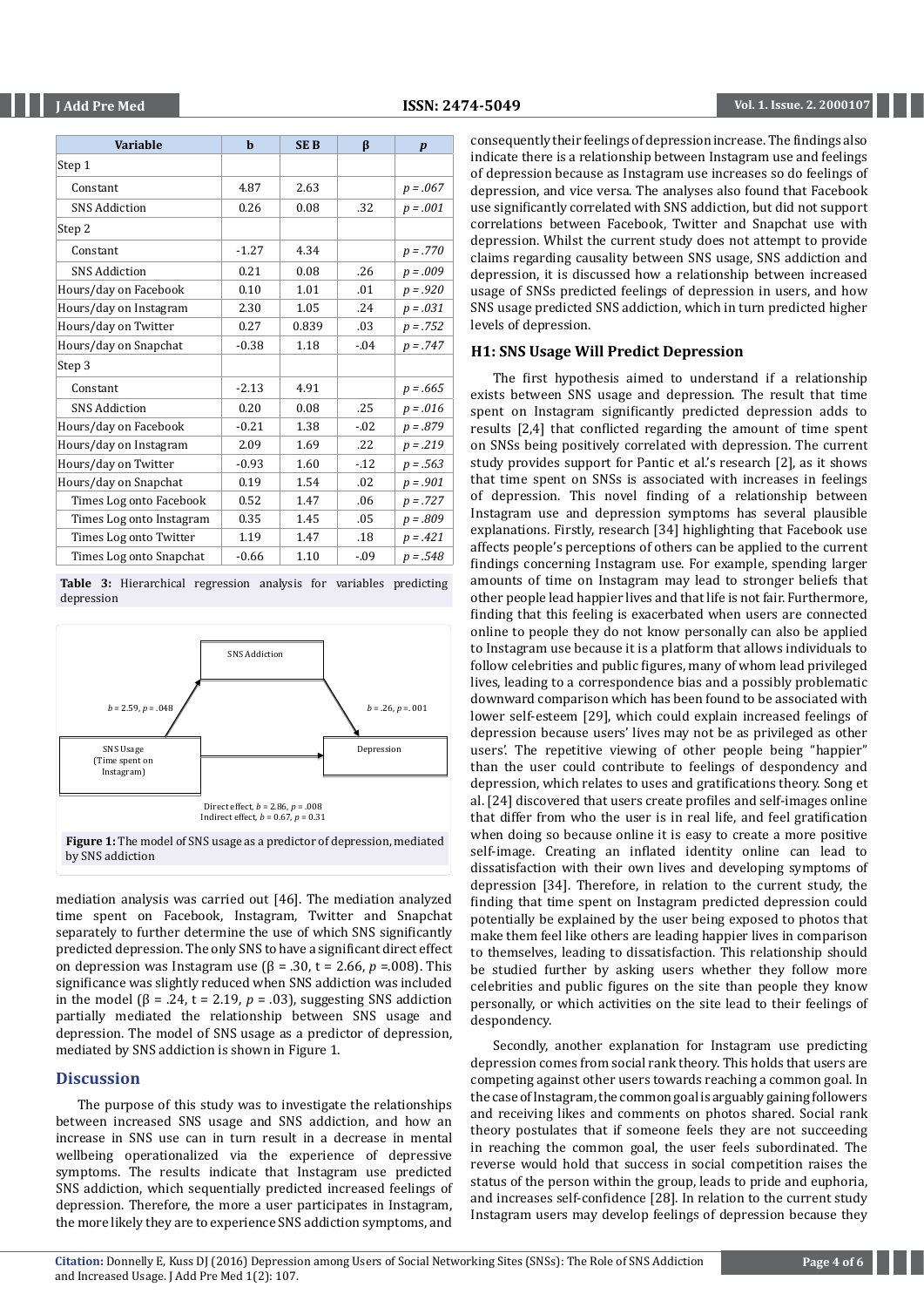feel they are not successfully achieving the goal of the platform. For example, they are sharing photos on the site, but are not receiving many likes or comments on the photos. According to the theory, the feeling of under-achieving leads to thoughts of subordination and results in a vulnerability to depression [28]. This theory concerning depression could be studied further by asking users how they feel when they receive likes or comments, compared to when they do not. If this theory was accurate in explaining depression symptoms as a consequence of SNS use, users may feel pride and euphoria when receiving likes and comments on their profile, but shame and subordination when they do not.

# **H2: SNS Usage Will Predict Feelings of Depression Indirectly Through SNS Addiction**

The second hypothesis aimed to understand the relationship between SNS usage, SNS addiction and depression. The findings regarding Facebook usage predicting SNS addiction contrast with previous literature [47], but new evidence has been found to support the relationship between SNS usage and SNS addiction. A possible explanation for this relationship, based on previously mentioned theory, is the enjoyment and gratification that users gain when engaging in this SNS. For example, SNS addiction resulting from using Instagram due to gratification may come about from users enjoying the visual aspect of the platform, similar to users receiving gratification from photo sharing on Facebook [48], which may explain why Twitter did not significantly predict SNS addiction, as it is primarily a text-based site and so users may not receive as much gratification reading tweets, and consequently do not develop an addiction to the site. The creation of online Instagram profiles being a potential cause in developing SNS addiction may be related to users gaining gratification by exploring new identities [49], which is supported by research [24] on virtual community gratification, arguing users gain gratification from creating a self-image online that is different to their real life persona. Instagram allows the user the freedom to do this as the user can control which photos they share depending on which self-image it is they wish to promote. Based on uses and gratifications theory, Instagram use can lead to SNS addiction, as the functions available to the user mean they can gain instant gratification from using the site, which in turn could lead to excessive use.

Contrary to previous research [3], the current study did not find that Facebook use predicted SNS addiction. One possible reason for this difference may be due to young people migrating from Facebook to other SNSs, such as Instagram. In just over five years since its launch, Instagram has gained more than 400 million daily active users and reaches 3.5 billion likes daily [35], suggesting people are spending less time on SNSs that have been around for longer, and are moving to newer sites. This provides one plausible explanation for why the current study, which included newer SNSs that have not been studied before along with Facebook, did not find Facebook to be a significant predictor of SNS addiction. A second possible reason for this difference may be methodological differences between previous research and the current study. Previous research [3] used a Facebook scale to measure levels of Facebook addiction. This may have caused a difference in results as using a general Internet addiction scale, as was used in the current study, may not yield the same results.

The implications of these findings in a wider context mean that, like with Facebook, awareness should be raised regarding the possible ramifications of using Instagram excessively, and knowledge should be shared amongst practitioners and through the education system. Raising awareness of using SNSs potentially leading to a behavioral addiction or decreasing mental wellbeing could lead to future prevention.

## **Conclusion**

In conclusion, the current study demonstrated that there is a statistically significant relationship between Instagram use and depression, and Instagram use and SNS addiction. Findings also highlight there is a relationship between SNS addiction and depression. No such relationship existed between Facebook, Twitter and Snapchat and SNS addiction or depression. To the researchers knowledge, this is the first study to test the relationships between Facebook, Instagram, Twitter and Snapchat use together with SNS addiction and depression. Although further research is needed to demonstrate a causal relationship between these variables, these novel findings provide a basis for further investigation, prevention and intervention approaches.

# **Conflicts of Interest**

There are no conflicts of interests to declare.

# **References**

- 1. [Kraut R, Patterson M, Lundmark V, Kiesler S, Mukopadhyay T, Scherlis W.](https://www.ncbi.nlm.nih.gov/pubmed/9841579) [Internet paradox - A social technology that reduces social involvement](https://www.ncbi.nlm.nih.gov/pubmed/9841579) [and psychological well-being? Am Psychol. 1998;53\(9\):1017-31.](https://www.ncbi.nlm.nih.gov/pubmed/9841579)
- 2. [Pantic I, Damjanovic A, Todorovic J, Topalovic D, Bojovic-Jovic D, Ristic](https://www.ncbi.nlm.nih.gov/pubmed/22447092) [S, et al. Association between online social networking and depression](https://www.ncbi.nlm.nih.gov/pubmed/22447092) [in high school students: Behavioral physiology viewpoint. Psychiatr](https://www.ncbi.nlm.nih.gov/pubmed/22447092) [Danub. 2012;24\(1\):90-3.](https://www.ncbi.nlm.nih.gov/pubmed/22447092)
- 3. [Hong FY, Huang DH, Lin HY, Chiu SL. Analysis of the psychological traits,](http://www.sciencedirect.com/science/article/pii/S0736585314000021) [Facebook usage, and Facebook addiction model of Taiwanese university](http://www.sciencedirect.com/science/article/pii/S0736585314000021) [students. Telematics and Informatics. 2014;31\(4\):597-606.](http://www.sciencedirect.com/science/article/pii/S0736585314000021)
- 4. [Banjanin N, Banjanin N, Dimitrijevic I, Pantic I. Relationship between](http://www.sciencedirect.com/science/article/pii/S0747563214005925) [internet use and depression: Focus on physiological mood oscillations,](http://www.sciencedirect.com/science/article/pii/S0747563214005925) [social networking and online addictive behavior. Computers in Human](http://www.sciencedirect.com/science/article/pii/S0747563214005925) [Behavior. 2015;43:308-12.](http://www.sciencedirect.com/science/article/pii/S0747563214005925)
- 5. [Giota KG, Kleftaras G. The role of personality and depression in](http://www.cyberpsychology.eu/view.php?cisloclanku=2014010801) [problematic use of social networking sites in Greece. Cyberpsychology](http://www.cyberpsychology.eu/view.php?cisloclanku=2014010801) [- Journal of Psychosocial Research on Cyberspace. 2013;7\(3\). doi:](http://www.cyberpsychology.eu/view.php?cisloclanku=2014010801) [10.5817/CP2013-3-6](http://www.cyberpsychology.eu/view.php?cisloclanku=2014010801)
- 6. Facebook [Internet]. Facebook; 2016 [Cited 2016 Aug 5]. Available from: <http://newsroom.fb.com/company-info/>.
- 7. [Kuss DJ, Griffiths MD. Online social networking and addiction A](https://www.ncbi.nlm.nih.gov/pubmed/22016701) [review of the psychological literature. Int J Environ Res Public Health.](https://www.ncbi.nlm.nih.gov/pubmed/22016701) [2011;8\(9\):3528-52. doi: 10.3390/ijerph8093528.](https://www.ncbi.nlm.nih.gov/pubmed/22016701)
- 8. [Andreassen CS, Pallesen S. Social network site addiction An overview.](https://www.ncbi.nlm.nih.gov/pubmed/24001298) [Curr Pharm Des. 2014;20\(25\):4053-61.](https://www.ncbi.nlm.nih.gov/pubmed/24001298)
- 9. [Griffiths MD. A 'components' model of addiction within a biopsychosocial](http://www.tandfonline.com/doi/abs/10.1080/14659890500114359?journalCode=ijsu20) [framework. Journal of Substance Use. 2005;10\(4\):191-7.](http://www.tandfonline.com/doi/abs/10.1080/14659890500114359?journalCode=ijsu20)
- 10. [Kuss DJ, Shorter GW, van Rooij AJ, Griffiths MD, Schoenmakers T.](http://rd.springer.com/article/10.1007/s11469-013-9459-9) [Assessing Internet addiction using the parsimonious Internet addiction](http://rd.springer.com/article/10.1007/s11469-013-9459-9) [components model - A preliminary study. International Journal of](http://rd.springer.com/article/10.1007/s11469-013-9459-9) [Mental Health and Addiction. 2014;12\(3\):351-66.](http://rd.springer.com/article/10.1007/s11469-013-9459-9)
- 11. [Kuss DJ, Shorter GW, van Rooij AJ, van de Mheen D, Griffiths MD. The](http://www.sciencedirect.com/science/article/pii/S0747563214004051) [Internet addiction components model and personality: Establishing](http://www.sciencedirect.com/science/article/pii/S0747563214004051) [construct validity via a nomological network. Computers in Human](http://www.sciencedirect.com/science/article/pii/S0747563214004051) [Behavior. 2014;39:312-21.](http://www.sciencedirect.com/science/article/pii/S0747563214004051)
- 12. [Echeburua E, de Corral P. \[Addiction to new technologies and to online](https://www.ncbi.nlm.nih.gov/pubmed/20549142) [social networking in young people: A new challenge\]. Adicciones.](https://www.ncbi.nlm.nih.gov/pubmed/20549142) [2010;22\(2\):91-5. Spanish.](https://www.ncbi.nlm.nih.gov/pubmed/20549142)
- 13. [Kuss DJ, van Rooij A, Shorter GW, Griffiths MD, van de Mheen D. Internet](http://www.sciencedirect.com/science/article/pii/S0747563213001052) [addiction in adolescents: Prevalence and risk factors. Computers in](http://www.sciencedirect.com/science/article/pii/S0747563213001052) [Human Behavior. 2013;29\(5\):1987–96.](http://www.sciencedirect.com/science/article/pii/S0747563213001052)
- 14. [Kuss DJ, Griffiths MD, Binder JF. Internet addiction in students: Prevalence](http://www.sciencedirect.com/science/article/pii/S0747563212003664) [and risk factors. Computers in Human Behavior. 2013;29\(3\):959–66.](http://www.sciencedirect.com/science/article/pii/S0747563212003664)